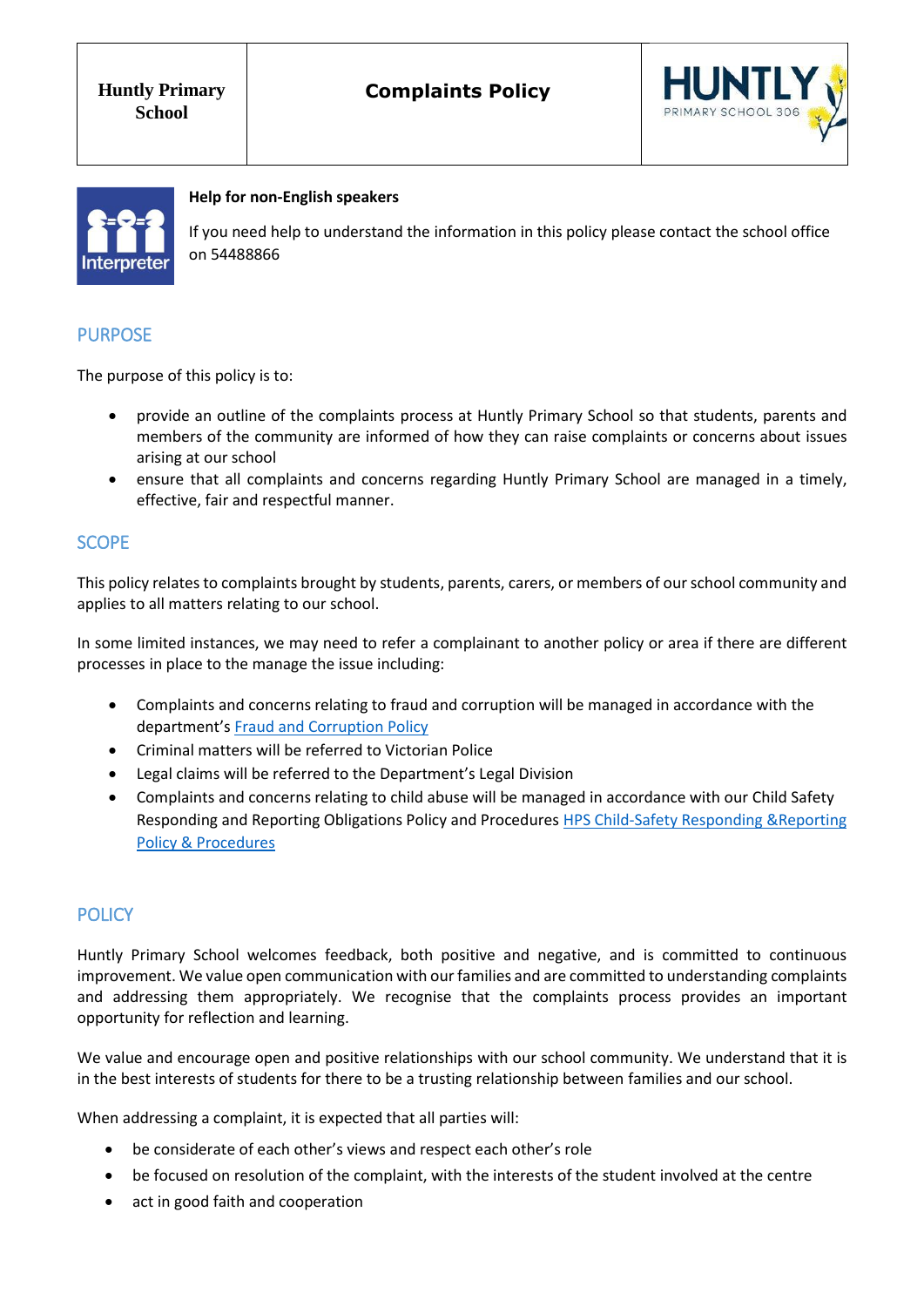

- behave with respect and courtesy
- respect the privacy and confidentiality of those involved, as appropriate
- operate within and seek reasonable resolutions that comply with any applicable legislation and Department policy.
- recognise that schools and the Department may be subject to legal constraints on their ability to act or disclose information in some circumstances.

### Complaints and concerns process for students

Huntly Primary School acknowledges that issues or concerns can cause stress or worry for students and impact their wellbeing and learning. Huntly Primary School encourages our students to raise issues or concerns as they arise so that we can work together to resolve them.

Students with a concern or complaint can raise them with a trusted adult at school, for example, the classroom teacher, Wellbeing coordinator, Education Support staff and Principal. This person will take your concern or complaint seriously and will explain to you what steps we can take to try to resolve the issue and support you.

You can also ask your parent, carer or another trusted adult outside of the school, to talk to us about the issue instead. Information about our parent/carer complaints and concerns process is outlined further below. The parent/carer process also applies to students who are mature minors, refer to: [Mature Minors and Decision](https://www2.education.vic.gov.au/pal/mature-minors-and-decision-making/policy)  [Making.](https://www2.education.vic.gov.au/pal/mature-minors-and-decision-making/policy)

Other ways you can raise a concern or complaint with us include:

- talking to a member of the student representative council about your concern and any suggestions you have for resolving it
- participating in the annual HPS Safety survey
- participating in our student forums held throughout the year
- writing a note for our anonymous student suggestions box at the front office

Further information and resources to support students to raise issues or concerns are available at:

- [Report Racism Hotline](https://www.vic.gov.au/report-racism-or-religious-discrimination-schools) (call 1800 722 476) this hotline enables students to report concerns relating to racism or religious discrimination
- **[Reach Out](https://au.reachout.com/?gclid=CjwKCAiAgbiQBhAHEiwAuQ6BktaB5xneGFK3TnOql5c5eZ7af7dDm9ffLZa7N59FEtbtQzVIk8sGWhoC8N0QAvD_BwE)**
- **[Headspace](https://headspace.org.au/)**
- [Kids Helpline](https://kidshelpline.com.au/?gclid=CjwKCAiAgbiQBhAHEiwAuQ6Bkro6UD2EBcRILznFnRhKjfi5I84jJlUa0fyiiYLQ4mHx5sXTStxH8BoCCEIQAvD_BwE) (call 1800 55 1800)
- [Victorian Aboriginal Education Association](https://www.vaeai.org.au/) (VAEAI)

### Preparation for raising a concern or complaint

Huntly Primary School encourages parents, carers or members of the community who may wish to submit a complaint to:

- carefully consider the issues you would like to discuss
- remember you may not have all the facts relating to the issues that you want to raise
- think about how the matter could be resolved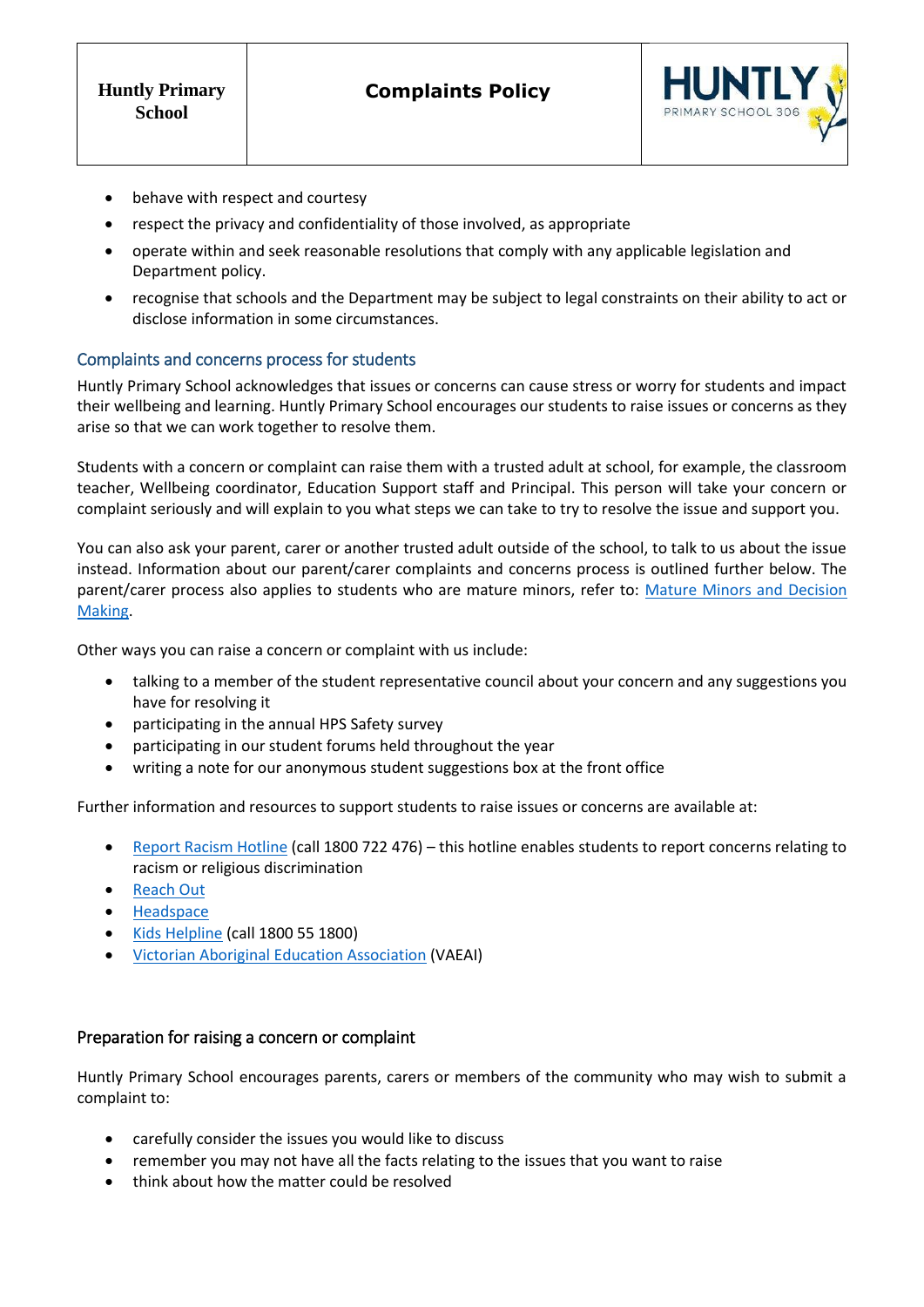

• be informed by checking the policies and guidelines set by the Department and Huntly Primary School (see "Further Information and Resources" section below).

### Support person

• You are welcome to have a support person to assist you in raising a complaint or concern with our school. Please advise us if you wish to have a support person to assist you, and provide their name, contact details, and their relationship to you.

#### Raising a concern

Huntly Primary School is always happy to discuss with parents/carers and community members any concerns that they may have. Concerns in the first instance should be directed to the class teacher, and in some circumstances Principal (depending on the nature of the complaint). Where possible, school staff will work with you to ensure that your concerns are appropriately addressed.

#### **Making a complaint**

Where concerns cannot be resolved in this way, parents or community members may wish to make a formal complaint to the Principal.

If you would like to make a formal complaint, in most cases, depending on the nature of the complaint raised, our school will first seek to understand the issues and will then convene a resolution meeting with the aim of resolving the complaint together. The following process will apply:

- 1. **Complaint received:** Please either email, telephone or arrange a meeting through the front office with the Principal, to outline your complaint so that we can fully understand what the issues are. We can discuss your complaint in a way that is convenient for you, whether in writing, in person or over the phone.
- 2. **Information gathering:** Depending on the issues raised in the complaint, the Principal, or nominee may need to gather further information to properly understand the situation. This process may also involve speaking to others to obtain details about the situation or the concerns raised.
- 3. **Response:** Where possible, a resolution meeting will be arranged with the Principal to discuss the complaint with the objective of reaching a resolution satisfactory to all parties. If after the resolution meeting we are unable to resolve the complaint together, we will work with you to produce a written summary of the complaint in the event you would like to take further action about it. In some circumstances, the Principal may determine that a resolution meeting would not be appropriate. In this situation, a response to the complaint will be provided in writing.
- 4. **Timelines:** Huntly Primary School will acknowledge receipt of your complaint as soon as possible (usually within 2 school days) and will seek to resolve complaints in a timely manner. Depending on the complexity of the complaint, Huntly Primary School may need some time to gather enough information to fully understand the circumstances of your complaint. We will endeavour to complete any necessary information gathering and hold a resolution meeting where appropriate within 10 working days of the complaint being raised. In situations where further time is required, Huntly Primary School will consult with you and discuss any interim solutions to the dispute that can be put in place.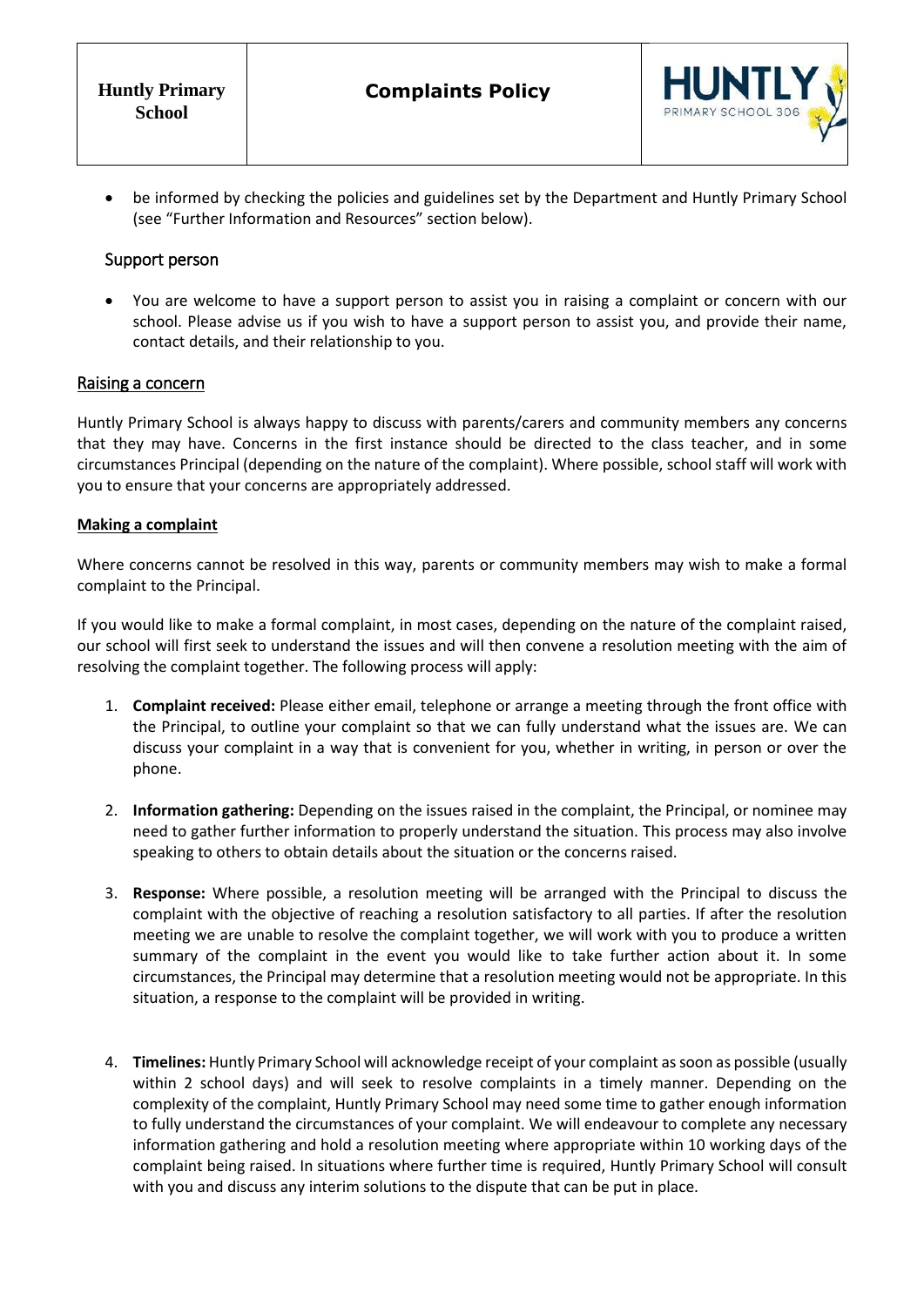

### Resolution

Where appropriate, Huntly Primary School may seek to resolve a complaint by:

- an apology or expression of regret
- a change of decision
- a change of policy, procedure or practice
- offering the opportunity for student counselling or other support
- other actions consistent with school values that are intended to support the student, parent and school relationship, engagement, and participation in the school community.

In some circumstances, Huntly Primary School may also ask you to attend a meeting with an independent third party, or participate in a mediation with an accredited mediator to assist in the resolution of the dispute.

### Escalation

If you are not satisfied that your complaint has been resolved by the school, or if their complaint is about the Principal, then the complaint should be referred to the North Western Victoria Regional Office by contacting [nwvr@edumail.vic.gov.au](mailto:nwvr@edumail.vic.gov.au) or 5440 3111

Huntly Primary School may also refer a complaint to North Western Victoria Regional Office if we believe that we have done all we can to address the complaint.

For more information about the Department's parent complaints process, including the role of the Regional Office, please see[: Raise a complaint or concern about your school.](https://www.vic.gov.au/raise-complaint-or-concern-about-your-school#speaking-to-your-school)

#### Record keeping and other requirements

To meet Department and legal requirements, our school must keep written records of:

- Serious, substantial or unusual complaints
- Complaints relating to the Child Information Sharing Scheme and Family Violence Information Sharing Scheme, to meet regulatory requirements - refer to Child and Family Violence Information Sharing Schemes for further information

Our school also follows Department policy to ensure that record-keeping, reporting, privacy and employment law obligations are met when responding to complaints or concerns.

# **COMMUNICATION**

This policy will be communicated to our school community in the following ways:

- Available publicly on school website
- Included in staff induction processes
- Annual reference in school newsletter